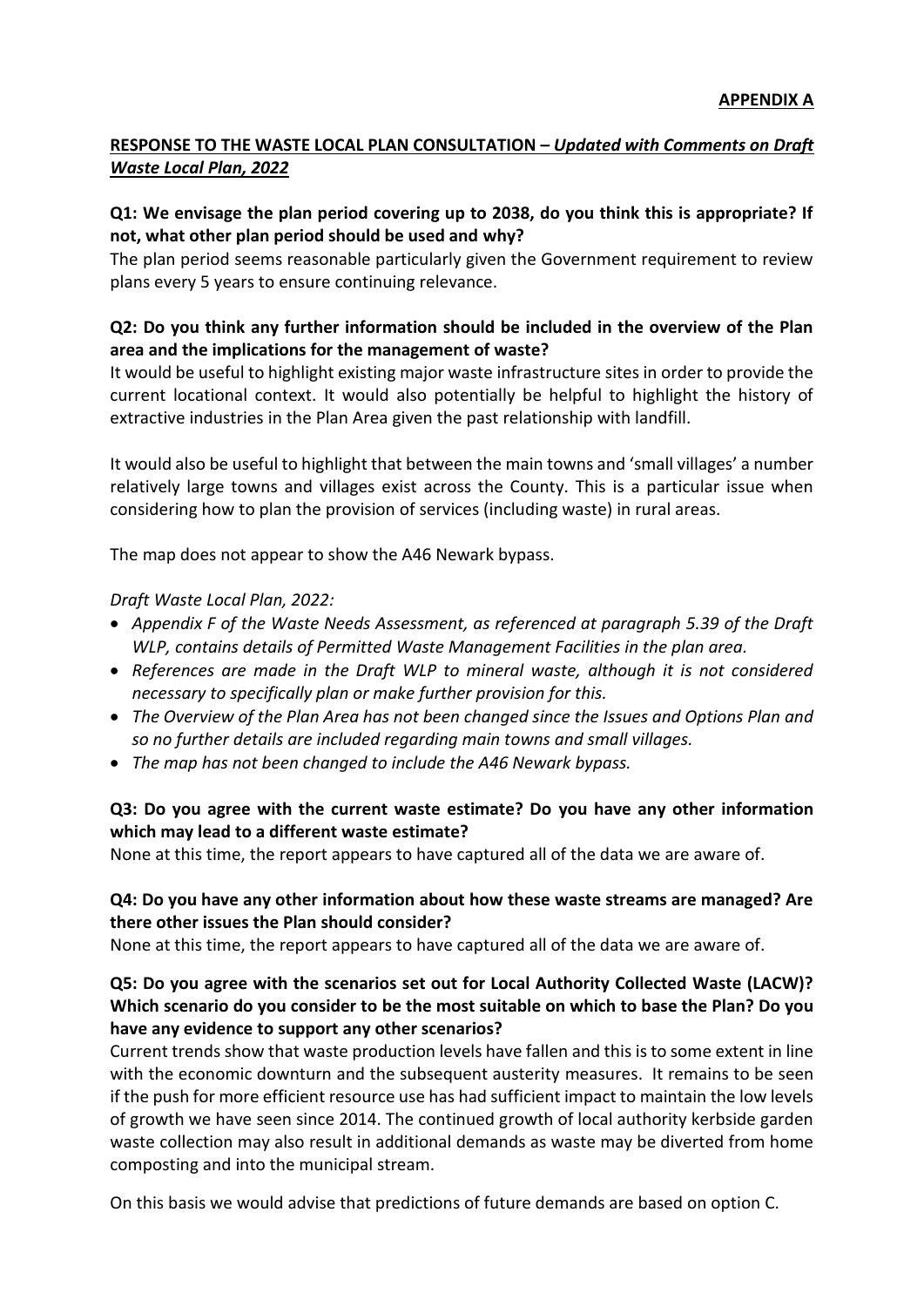*Draft Waste Local Plan, 2022:*

 *The approach has been changed in the Draft WLP and Scenario B with a "Low Rate of Decline" in the amount of waste produced per household is pursued. This is based on a decline in the amount of waste per household but taking into account an increased number of households. This sits comfortably with the recommendation previously of using Option C.*

### **Q6: Do you agree with the scenarios set out for Commercial and Industrial (C & I)? Which scenario do you consider to be most suitable on which to base the Plan? Do you have any evidence to support any other scenarios?**

As discussed in the response to question 5 current levels of growth are low but we would not necessarily expect them to stay this way. On this basis we would anticipate low growth initially (Option A) but feel this should be reviewed every 5 years to adjust the plan accordingly.

## *Draft Waste Local Plan, 2022:*

 *The approach has been changed in the Draft WLP and Scenario B "Medium growth" is pursued. This is based on a 5% reduction in the amount of waste per employee up to 2031 and an increase in the number of employees. The level of waste that is forecast to be generated per year is less in this scenario than the previously supported "Option A Low Growth".*

**Q7: Do you agree with the scenarios set out for Construction, Demolition and Excavation Waste (CDE)? Which scenario do you consider to be most suitable on which to base the Plan? Do you have any evidence to support any other scenarios?**

We are not in a position to comment on this question.

### **Q8: Do you agree with the estimate set out for Hazardous Waste? Do you have any evidence to support any other scenarios?**

We are not in a position to comment on this question.

### **Question 9: Do you consider these assumptions about future recycling rates are an appropriate basis for the Waste Local Plan. Do you have any evidence to suggest that different assumptions should be made?**

We expect future recycling rates to be higher (60%+) but given the uncertainty around national policy and future economic growth we understand why the proposed plan is for a 10% increase.

Additional consideration should be given to the types of facilities that may be required to handle new and increased waste streams.

### *Draft Waste Local Plan, 2022:*

- *The Draft WLP has adopted a target of 65% recycling for Local Authority Collected Waste, 80% recycling for C&I waste and 95% recycling for CD&E waste.*
- *The Waste Needs Assessment and Draft WLP state that there is sufficient capacity to meet the targets for Local Authority Collected Waste and C&I waste within the plan period and that there is capacity for the targets for recycling and recovery for C&DE waste.*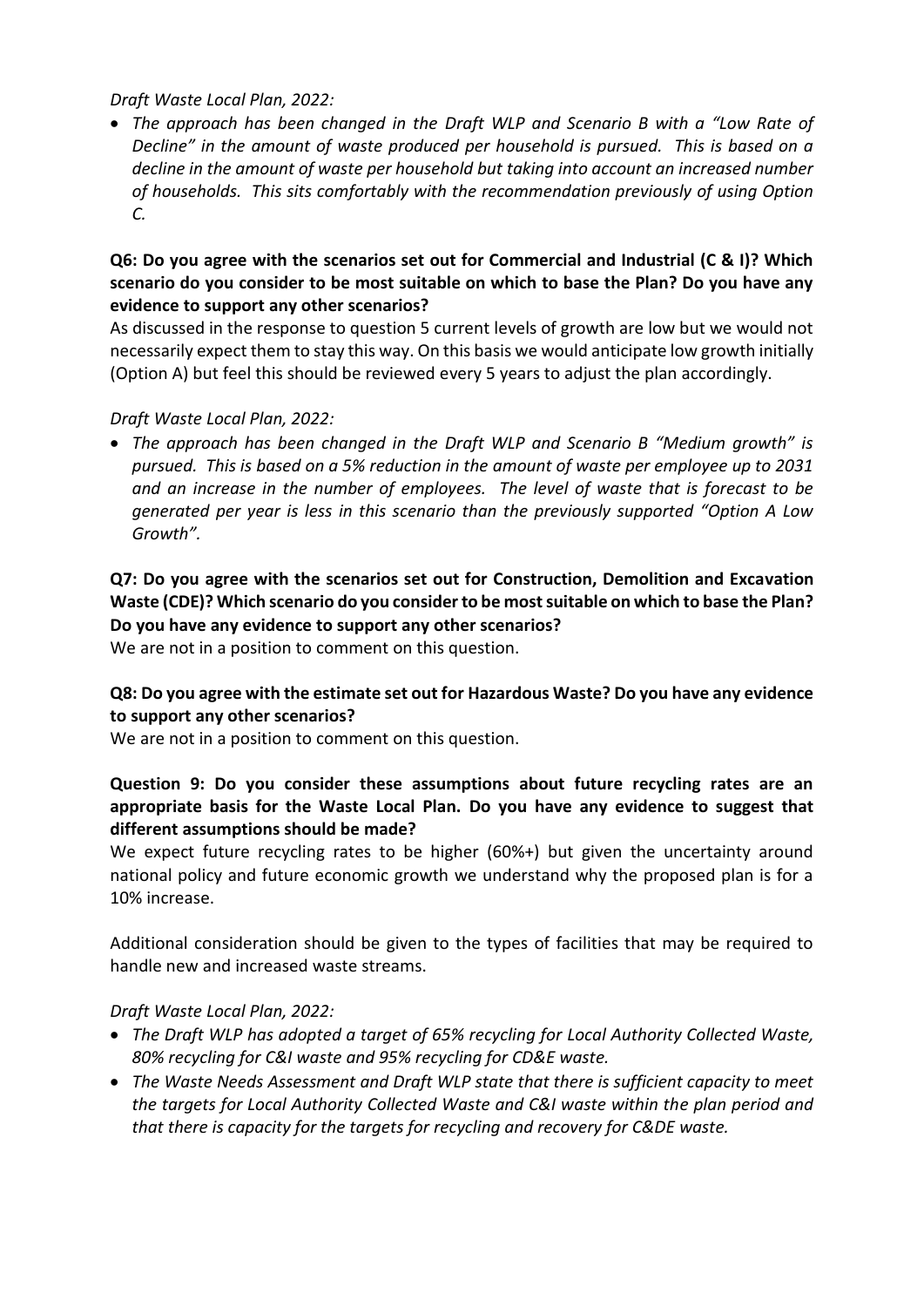### **Q10: What role do you think recovery should play? Should the plan provide for higher levels of energy recovery in future?**

Energy recovery through incineration can be unpopular and controversial, and the practice may receive less support in the future.

Rather than planning for increased usage/capacity for energy recovery from incineration, opportunities should be created for increased recycling and priority given to energy recovery from food and garden waste via in-vessel composting and anaerobic digestion facilities.

## *Draft Waste Local Plan, 2022:*

- *Table 11 of the Draft WLP shows that up to and including 2029, there is a deficit of capacity for energy recovery for the Local Authority Collected Waste and C&I waste streams. The Draft WLP does not pro-actively plan for this deficit and no new facilities or allocations are specifically provided for within the plan.*
- *The increased target in relation to recycling will reduce demand for energy recovery in comparison to the Issues and Options plan.*

## **Q11: Do you agree with the need to provide additional disposal capacity within the Plan Area?**

We agree that some disposal capacity will still be required. This can be minimised through better recycling opportunities which should reduce the by-products of incineration such as incinerator bottom ash which would still require landfill for disposal.

### *Draft Waste Local Plan, 2022:*

- *Tables 11 and 12 of the Draft WLP show that there is a significant deficit in capacity for disposal of waste, however, the Draft WLP does not pro-actively plan for this deficit and no new facilities or allocations are specifically provided for within the plan.*
- *The increased target in relation to recycling will reduce demand for disposal in comparison to the Issues and Options plan.*

## **Q12: Do you agree with the draft vision? Are there other things we should include?** We suggest amending the final paragraph to provide a specific overarching target:

*To protect the quality of life of those living, visiting and working in the area and to avoid any risks to human health. Facilitate the application of the waste hierarchy and the circular economy to prevent and re-use waste as a resource wherever possible and to exceed a 60% recycling rate for all mixed municipal and industrial waste in Nottinghamshire and Nottingham by 2030.*

*Draft Waste Local Plan, 2022:*

- *The Vision in the Draft WLP has been completely redrafted.*
- *Reference is made to medium sized facilities being located close to Newark, but no further details of what these consist of are provided.*

### **Q13: Are the above objectives appropriate? Are there others we should consider?**

We suggest that Objective 4 be revised to take account of the potential need for mitigation where avoidance is not possible: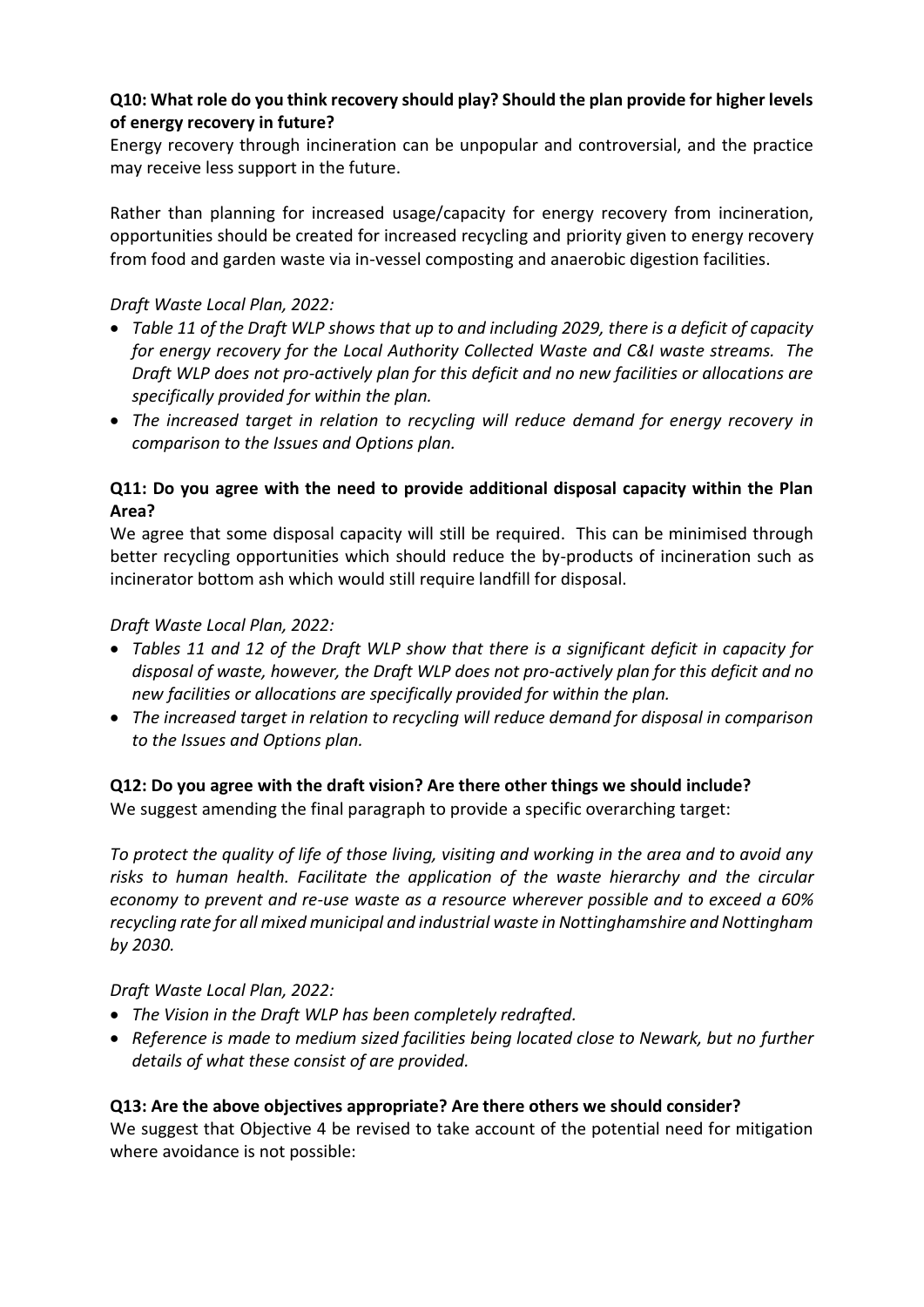Community, Health and Wellbeing – to ensure any adverse impacts from new waste facilities on local amenities and quality of life including dust, traffic, noise, odour and visual impact are appropriately mitigated and local health concerns are addressed.

### *Draft Waste Local Plan, 2022:*

 *Whilst the Draft WLP has not revised Objective 4 as recommended, the words "do not adversely impact on" sufficiently cover the point previously made.*

**Q14: What do you think of our proposals for the broad locations of future waste management facilities across the Plan Area? Are there other options we should consider?** While it is superficially attractive to have a facility near Newark, this may not be the most sustainable approach, and it may prove to be unpopular with local residents. Even proposals on industrial sites can be controversial near residential areas.

A large number of vehicles used by tradespeople and small businesses making journeys to visit the waste management facility from around and outside the District could have a significant carbon footprint. If these vehicles could visit one of a network of smaller sites closer to them, there would be fewer emissions.

Major sites could be located on brownfield sites away from residences in areas with good transport links rather than around areas where a lot of waste is produced. Smaller Waste Transfer Stations could then be used to move the waste to larger facilities.

Existing employment sites with established or former industrial uses could be suitable locations for these smaller sites, in some instances meaning that waste would be brought from businesses on the same site. This could provide opportunities to reuse brownfield sites where the principal of industrial use is established.

This approach would support local businesses by providing a simple and convenient way to access recycling and recovery facilities which can handle a range of materials at one location. This would facilitate the easy management of waste within the waste hierarchy. Smaller, more energy efficient, vehicles can be used to travel short distances to transfer stations and overall vehicle miles would be reduced.

If one facility became unable to operate normally, material could be moved to an alternative location.

Where appropriate, opportunities should be sought to use railways and rivers to transport waste. This would reduce both traffic impacts and harmful emissions from motor vehicles.

# *Draft Waste Local Plan, 2022:*

- *Draft WLP Policy SP3 sets out the broad locations for new waste facilities. This states that medium sized waste treatment facilities will be supported in, or close to, the built-up areas of Nottingham, Mansfield / Ashfield, Newark, Retford and Worksop.*
- *No details of what constitutes a medium sized facility are included within the policy or supporting text.*
- *The approach taken is in line with N&SDC Amended Core Strategy policies SP1, SP2, SP3 and CP6.*
- *This policy needs to be read in conjunction with Draft WLP Policy DM1, which sets out general site criteria for different types of waste management facilities.*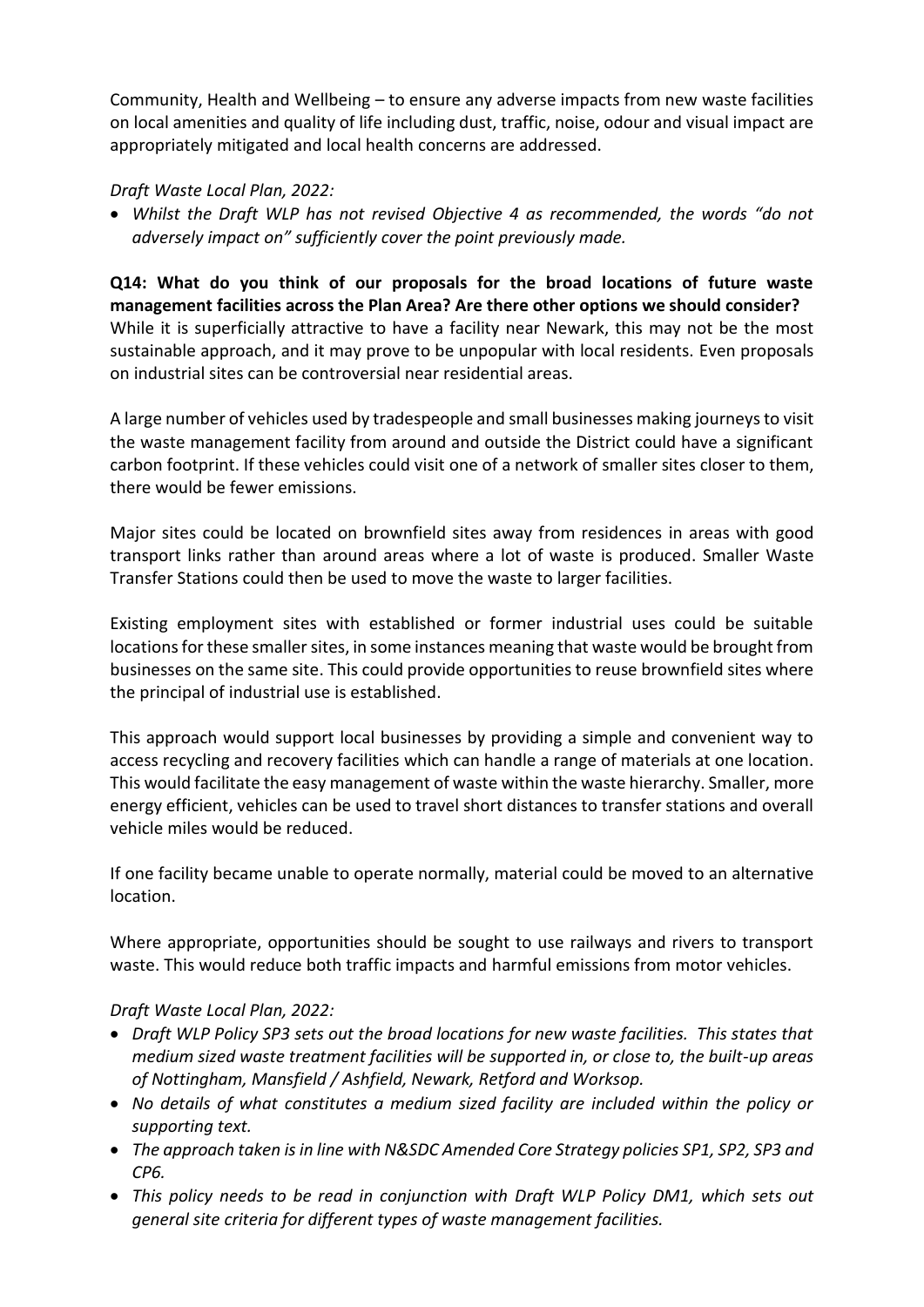- *Draft WLP Policies DM2 and DM3 will, to an extent, provide protection from inappropriate development.*
- *The lack of allocations in the Draft WLP is an omission which it is recommended is addressed in consultation with the industry and landowners – there could be a range of reasons why few sites were put forward during the last Call for Sites, not least because it was conducted during the Covid-19 pandemic when there was great uncertainty for businesses. This exercise should be rerun, potentially putting measures in place if necessary, to generate a greater level of response and potential sites for allocation.*
- *It is also recommended that existing waste management sites and employment land should be reviewed to establish the potential for extensions or new facilities to enable the identification of broad locations on which future waste management development might be acceptable.*

# **Q15: Do you think that a general criteria approach is sufficient to deal with future provision or should the Plan be allocating specific sites? Are there other options we might consider?**

A criteria based approach could be appropriate if it takes account of the concerns raised above and facilitates the development of a network of waste management facilities. Impacts on the climate crisis should also be considered as part of this approach.

This could be combined with a call for sites for smaller Waste Transfer Stations where materials can be sorted and bulked up for transport elsewhere.

### *Draft Waste Local Plan, 2022:*

 *Policy DM1 of the Draft WLP sets a criteria based approach, which together with Policy SP3 can help guide development but both need greater clarity in either the policies themselves or the supporting text.*

### **Q16: What do you think of our proposals for the scope of the development management policies? Are there any others that should be covered such as for specific types of waste management facility?**

We agree that all the topics suggested should be considered and we propose adding two: the climate crisis; and impacts on the waste hierarchy.

### *Draft Waste Local Plan, 2022:*

- *The Development Management section of the Draft WLP does not include dedicated policies on either of these matters.*
- *However, Policy SP5 is entitled Climate Change and deals with this issue, although some amendments are recommended.*
- *The Draft WLP discusses the waste hierarchy throughout and the targets it includes show a clear commitment to driving waste up the waste hierarchy.*

### **Q17: Are there any other comments you would like to make to help inform the preparation of the Waste Local Plan?**

We are keen to see issues relating to the climate crisis and the environment addressed within the plan.

### *Draft Waste Local Plan, 2022:*

 *As stated above, Policy SP5 addresses climate change, although some amendments are recommended.*